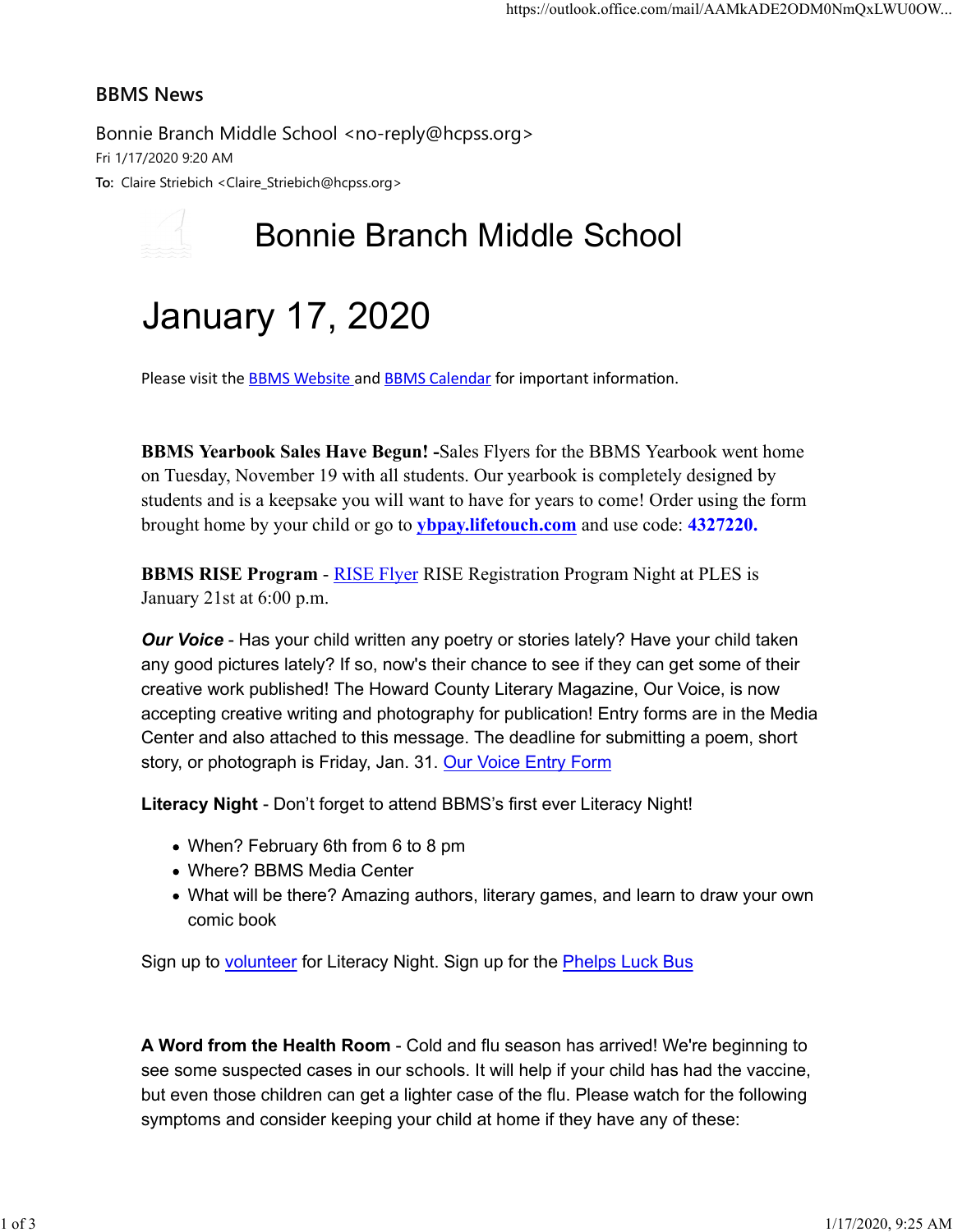- 1. Fever of 100 degrees or greater/chills children should be kept home until they are fever-free for 24 hours without medication.
- 2. General body aches
- 3. Headache
- 4. Congestion
- 5. Extreme fatigue (tiredness)

Some people get nauseous with the flu because of other accompanying symptoms, but the flu is NOT a gastrointestinal disease - it's a respiratory disease. There's no such thing as 'the stomach flu.' If you or your child develops the symptoms listed above, a call to your doctor would be a good idea since there is medication available to ease the symptoms.

Keeping your sick child home will help to prevent the spread of disease in our schools.

## Community News for Parents - The below community notices are neither sponsored nor endorsed by the Howard County Public School System.

Please visit the Community News and Programs page at http://www.hcpss.org/community-news-and-programs/ for announcements of upcoming events and programs sponsored by non-profit organizations.

Glen Mar Church Day of Service 2020 - Flyer

**Columbia Association Camps - Flyer** 

HC DrugFree Updates:

Community Service Hours: All students (elementary through college) can receive community service hours for volunteering during any HC DrugFree event. For information, please email Admin@hcdrugfree.org or call 443-325-0040.

Not My Child - Teen Vaping and More: Parents/guardians are invited to join HC DrugFree and Marriotts Ridge High School PTSA for a free educational program on January 29 at 7:00 p.m. Open to the public. MRHS auditorium. (If school evening activities are cancelled due to weather, the program will be held on February 11.) Flier

Connect with Us: